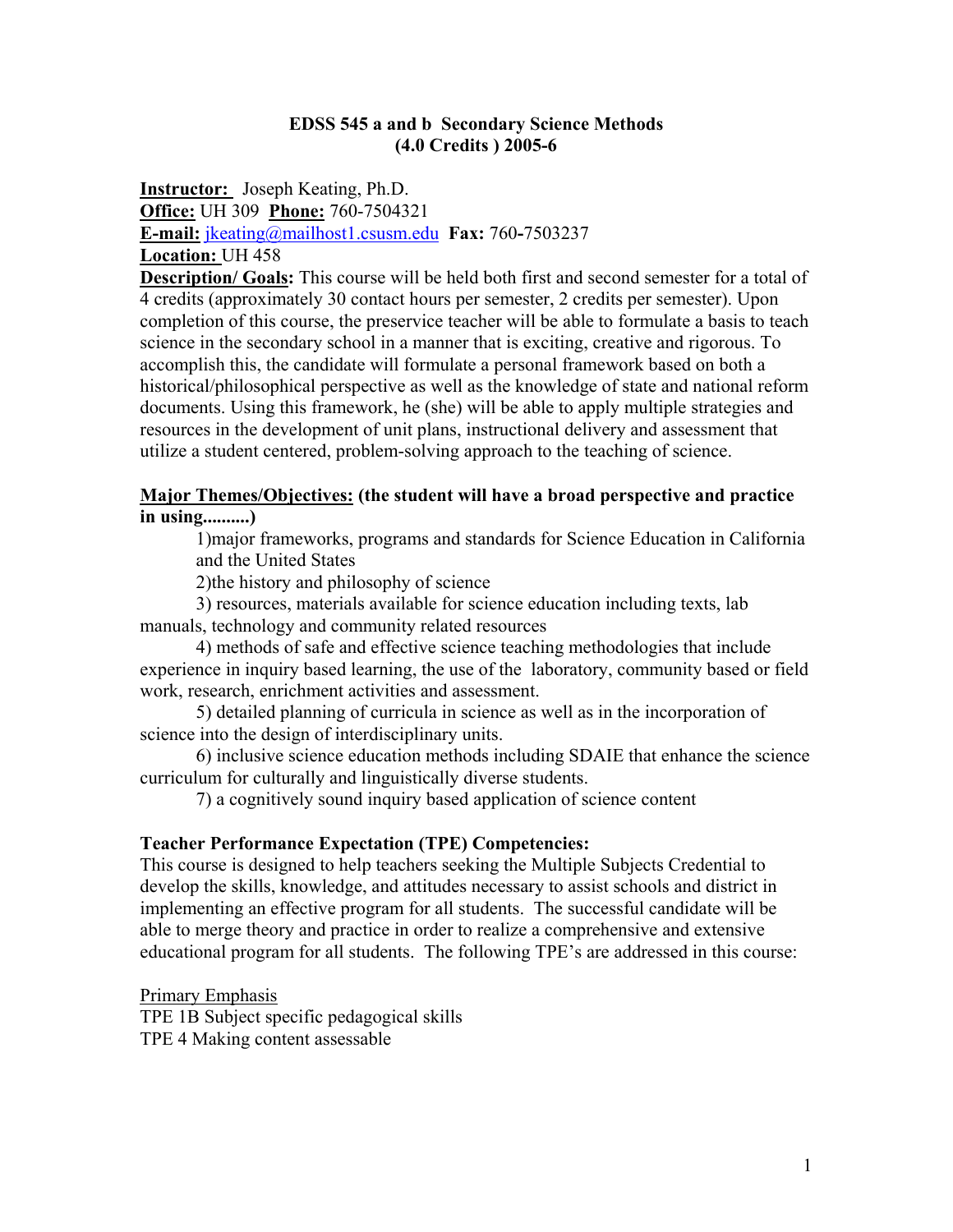## **Required Texts:**

Science Instruction in the Middle and High School (Chiappetta and Koballa) Use of Discrepant Events for K-12 Science Teachers (Aztec Press, Keating) California Frameworks in Science (State Dept of Education) under

:http://www.cde.ca.gov/cdepress/catalog/curriculum.html (see free downloads)

Inclusion of All Students (Choate) Used in other courses already

# **Optional Texts:**

The Demon Haunted World (Sagan)

The Structure of Scientific Revolutions (Kuhn)

California Safety Manual in Science (State Dept. of Education)

### **Schedule: approximately 20 seminars @ 10 seminars per semester @ 3.0 hrs.each from 5:30-8:30 (fall semester) and (spring semester)**

### **Attendance and Punctuality:**

Both are essential to completing all work satisfactorily. Only 50% of the potential value for an assignment can be credited for an assignment due and reviewed in a class that was missed including. Two absences in one semester will result in a minimum of one grade lower, Three absences will result in a non-passing grade (unless there are extenuating circumstances). Late arrivals will be penalized at the discretion of the instructor.

## **\*=Assignment/Reading due**

# **Fall Semester:**

#1 August 29 (Monday)

- \***Read syllabus and ask questions**
- introductions/ discrepant event presentation "Mystery Box"
- Go over assignments for next class including format for text reading assignments : sign up for dates for DE (pairs), Science Frameworks jigsaw, readings from Text

#2 September 12 (Monday)

- **\*Science Frameworks and Standards Jigsaw Assignment**\* **#3 a-c**
- • **\*Discrepant Events (two-three pairs present) #6 a-b**
- Go over assignments for next class: Readings due in Ch 1-2 (Nature of Science, History of Science Education )

#3 September 26 (Monday)

- **\*Discrepant Events (two-three pairs) #6 a-b**
- **\*The use of Inquiry Based/Open ended science lab experiments (in class)**
- **\* Science Methods Textbook Discussion**(Chap 1-2 due)\* **#2**
- Go over assignments for next class : Readings Ch 3 and 4

#4 October 3 (Monday)

• **\*discrepant event presentations (two-three pairs)\* #6 a-b**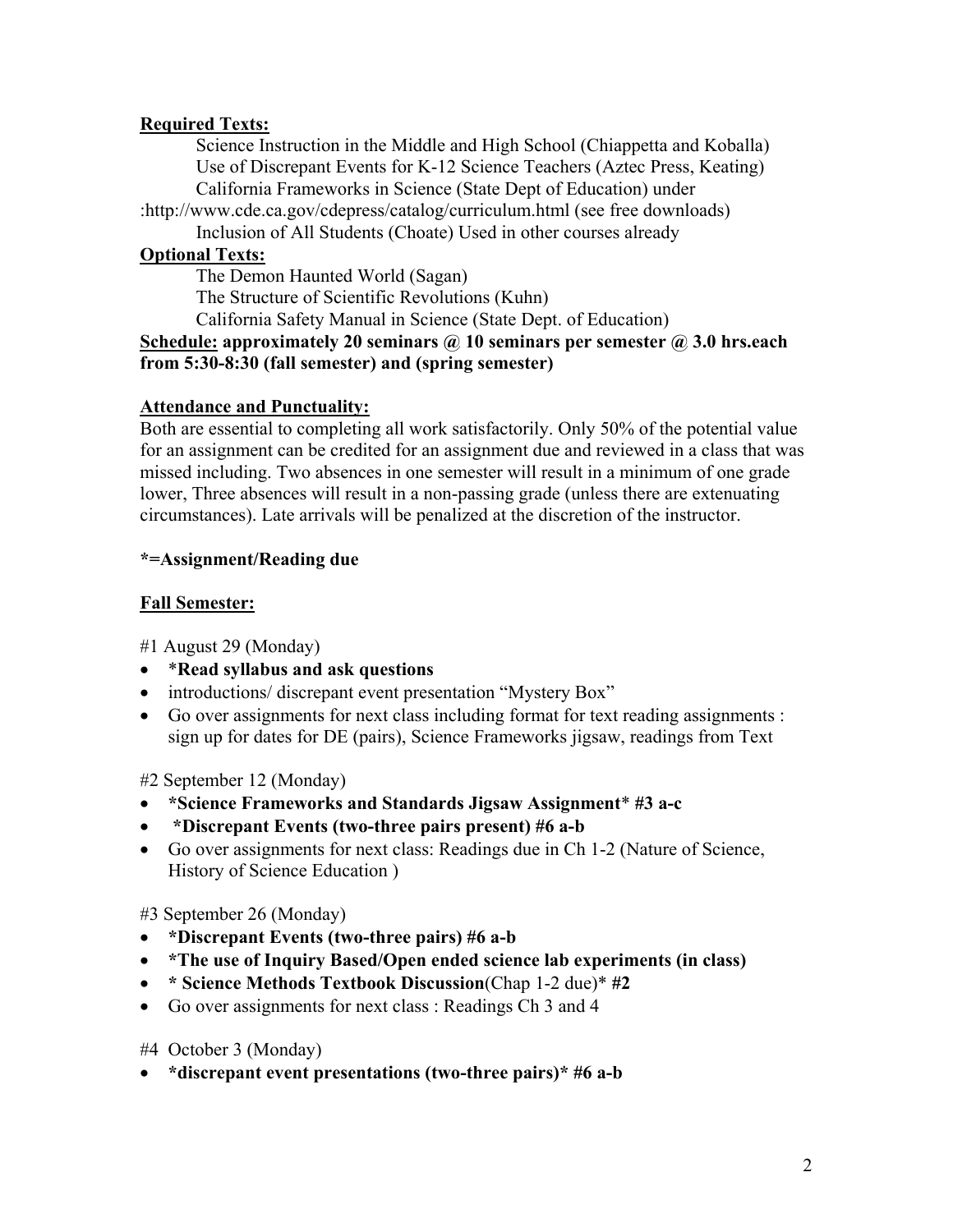- **\* discussion of assignment requirements for science teaching observation sheet and science safety issues with master teacher**
- **\* Science Methods Textbook Discussion** (Ch 3 and 4)\* **#2**
- Go over assignments for next class: be prepared to reflect and analyze issues from student teaching (write down notes/comments to use)

#5 November 7 (Monday) Remote Distance Learning (meet in lab)

- Issues in student teacher (be prepared to be specific)
- **\*discrepant event presentations (two-three pairs)\* #6 a-b**
- Go over assignments for next three classes (WAP Field Trip #13, Science safety manual and Flinn safety manual (read/notes/questions), observation of science teacher assignment #9a, discussion of safety issues with master teacher assignment #9b,

#6-7 December 4 (Saturday 9-3 at Wild Animal Park) Assignment #13

- Resources available at park and for school sites
- Implementation and analysis of grade level WAP curriculum guides
- Strategies for doing animal observation studies

#8 December 5 (Monday)

- \* **Science Safety Manual or Flinn Scientific (see web site) (state dept of ed optional), and**
- • **discussion of safety issues with master teacher #9b,**
- **\*Reading Chapter 9 (Safety in the Lab) #2**
- Issues in student teacher: action plan findings (be prepared to be specific)

**#9** December 12 (Monday)

- **\* observation of science teacher assignment discussion (see handout) #9a**
- **\*discrepant event presentations (two-three pairs)\* (if needed) #6 a-b**
- Issues in student teacher: action plan findings (be prepared to be specific)
- Instructor evaluations

#10 To be completed during the semester

A) Open date (but required by end of semester) Assignment #12: attend a science related informal or formal event or presentation equivalent in time and effort to one class session (3 hrs). This could be a field trip, museum, lecture or some other equivalent experience that will assist you either directly or indirectly in becoming a science teacher and write a one page summary (and give 1-2 minute presentation to the class when completed). This report and oral presentation should include a summary of what you learned and how you will use it to help you in your own teaching.

B) Practicum/research (time outside class): During student teaching or observation/participation (at site). Use time outside of formal class meetings for the following field assignments as outlined in the syllabus (theory to practice) : 1) Discrepant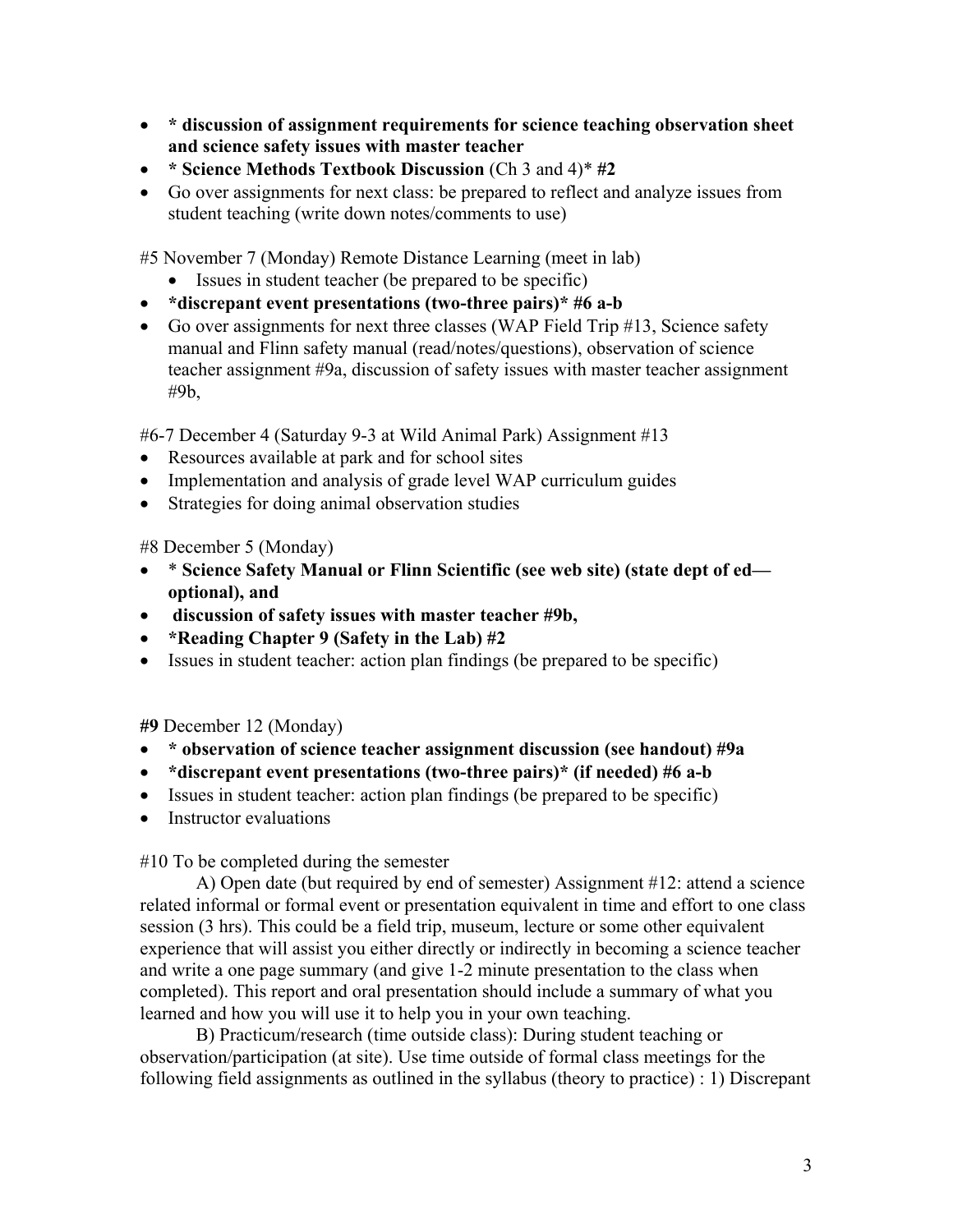trial analysis and writeup; 2) Science Safety observation and interview with master science teacher; 3) Science teacher observation

**Spring Semester: (Proposed Sessions times TBA)—During Intercession Read and prepare reading logs, comments, questions from Ch 5,6,7, 8 ; Ch 10 Computers and Electronic Technology; Ch 11 Managing the Learning Environment and Part Four (Assessment in Science); Ch 12-13 Planning for instruction; Ch 14 and Part Five (Professional Development) Chapter 15 and Ch 13 in Choate: Science Instruction for Inclusion of all students** 

**Other assignments due this semester that could be completed during intercession:** 

- \*Internet resources #8 for science evaluation (please review three sites and include 1) copies of URL and a representative page; 2)justifiable rating and rationale (1-5); 3) applicable to you as a teacher or your students; ( how would you use it)
- **\*Video resources #5 (one taped science program)** bring and discuss 1) strengths and weaknesses; 2) rating and rationale (1-5) 3) potential application to science classroom
- **Science related personal reading #11** send title, other information including short summary/application and personal rating/review (due anytime during the semester) Discussion in class in class  $# 6$

#1 February \_\_\_\_(Monday)

- **\*Discussion of ratings of video resources #8 and internet resources #5**
- **\*Ch 5, 6, 7 Reading discussions due #2**
- Go over assignments for next class: Ch 8 and 10

#2 February (Monday or whenever) (no formal class meeting)

• **\*exploration and evaluation of a minimum of three computer software programs** at CSUSM, San Diego Co. Office of Education Computer Lab (Joe Rindone Center)—Linda Vista Drive or other appropriate field site

#3 February \_\_\_ (Monday)

- **Discussion of three computer software resources # 4:** bring and discuss 1) strengths and weaknesses; 2) rating and rationale (1-5) 3) potential application to science classroom
- **Discussion of Ch 8 and Ch 10 (Technology and Science) #2**
- Go over assignments for next class: Ch 11 and Ch 13 Choate; Science lab with SDAIE adaptation (and trial)

#4 March\_\_ \_(Monday)

• Enrichment activities for Science (Invention Convention, Odyssey of the Mind, Science Olympiad, Science Fair etc.)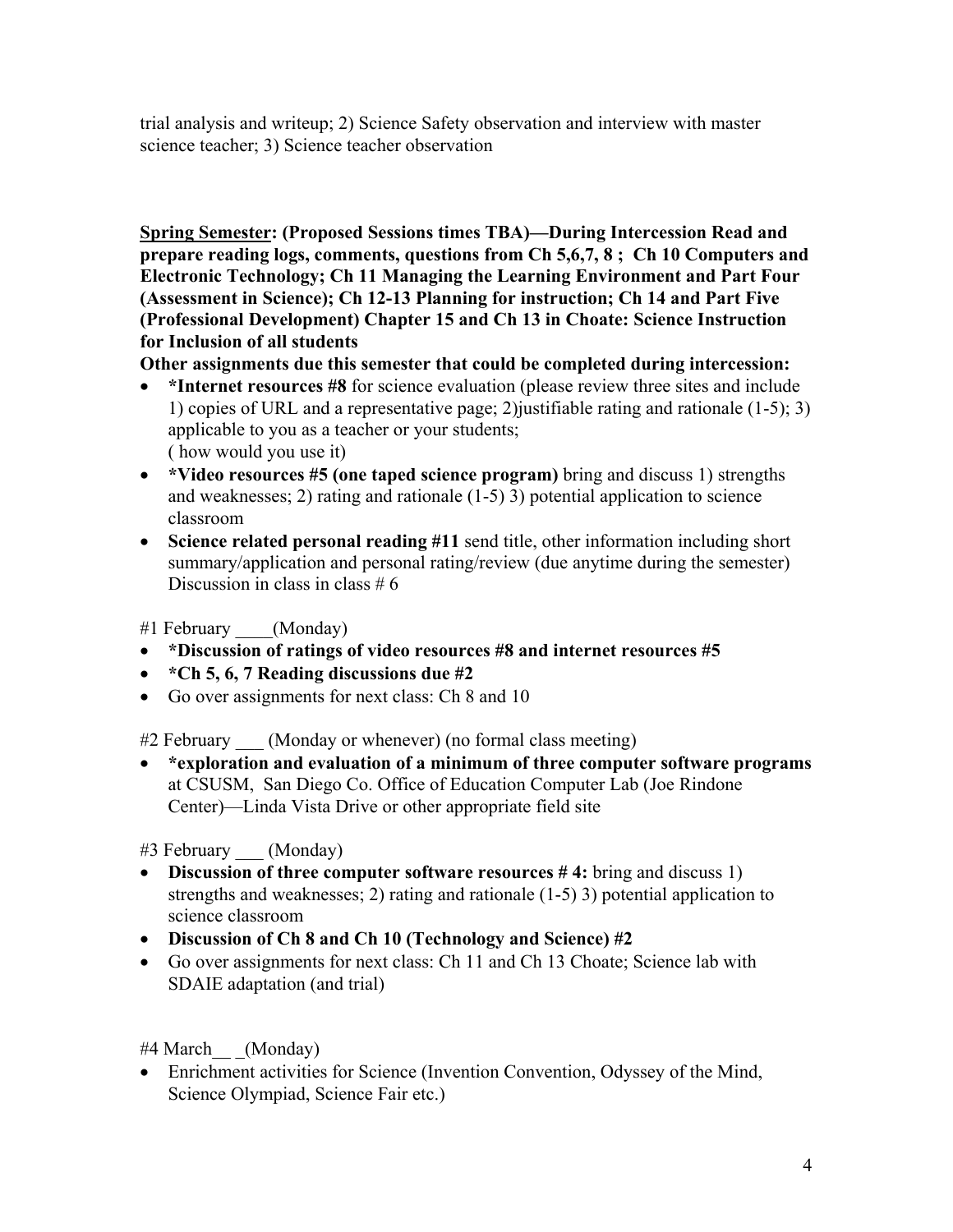- **Discussion of Ch 11 and Choate Ch 13 #2**
- Go over assignments for next class: Ch 12-13

 As part of the student teaching: design and use an authentic assessment and compare to a more traditional assessment (action research) for the same topic area. In your report include: lesson plan, both assessment forms and findings from this action research project.

#5 April \_\_\_(Monday)

- **\*Present your report of the design and use an authentic assessment as compared to a more traditional assessment (action research) for the same topic area. In your report include: lesson plan, both assessment forms and findings from this action research project. #10**
- **Discussion of Ch 12-13 #2**
- Go over assignments for next class: Ch 14-15 and SDAIE lab modification  $(\#7)$ ;

# #6 April\_\_\_(Monday)

- **Science Lab modification and action research findings (SDAIE considerations) #7**
- **Discussion of Ch 14-15 #2**
- **Discussion of High interest science related book reports #11** (overview of already emailed reviews)
- Go over assignments for next class: Open date assignment (#12)

#7 May \_\_(Monday)

- Debriefing of course/student teaching/jobs: meet at restaurant
- Reports on open date assignment  $(\#12)$

#8 Open date Assignment #12 ( required): attend a science related informal or formal event or presentation equivalent in time and effort to one class session. This could be a field trip, museum, lecture or some other equivalent experience that will assist you either directly or indirectly in becoming a science teacher and write a one page summary (and give 1-2 minute presentation to the class when completed). This report and oral presentation should include a summary of what you learned and how you will use it to help you in your own teaching.

#9-#10 Practicum/research Assignment : During student teaching or observation/participation (at site). Use time outside of formal class meetings for the following field assignments as outlined in the syllabus (theory to practice) : 1) Resource search and evaluation of internet and video resources; 2) Science lab modification design and findings from action research study; 3) Application of authentic vs. traditional assessment (design of instruments and findings from action research study).

**Assignments (by number)/Requirements:** (each will count as the points noted). The final grade for part a and b with be the % of total points earned that semester converted to a letter grade (90-100=A etc.) Assignments are due on time and will not be accepted late.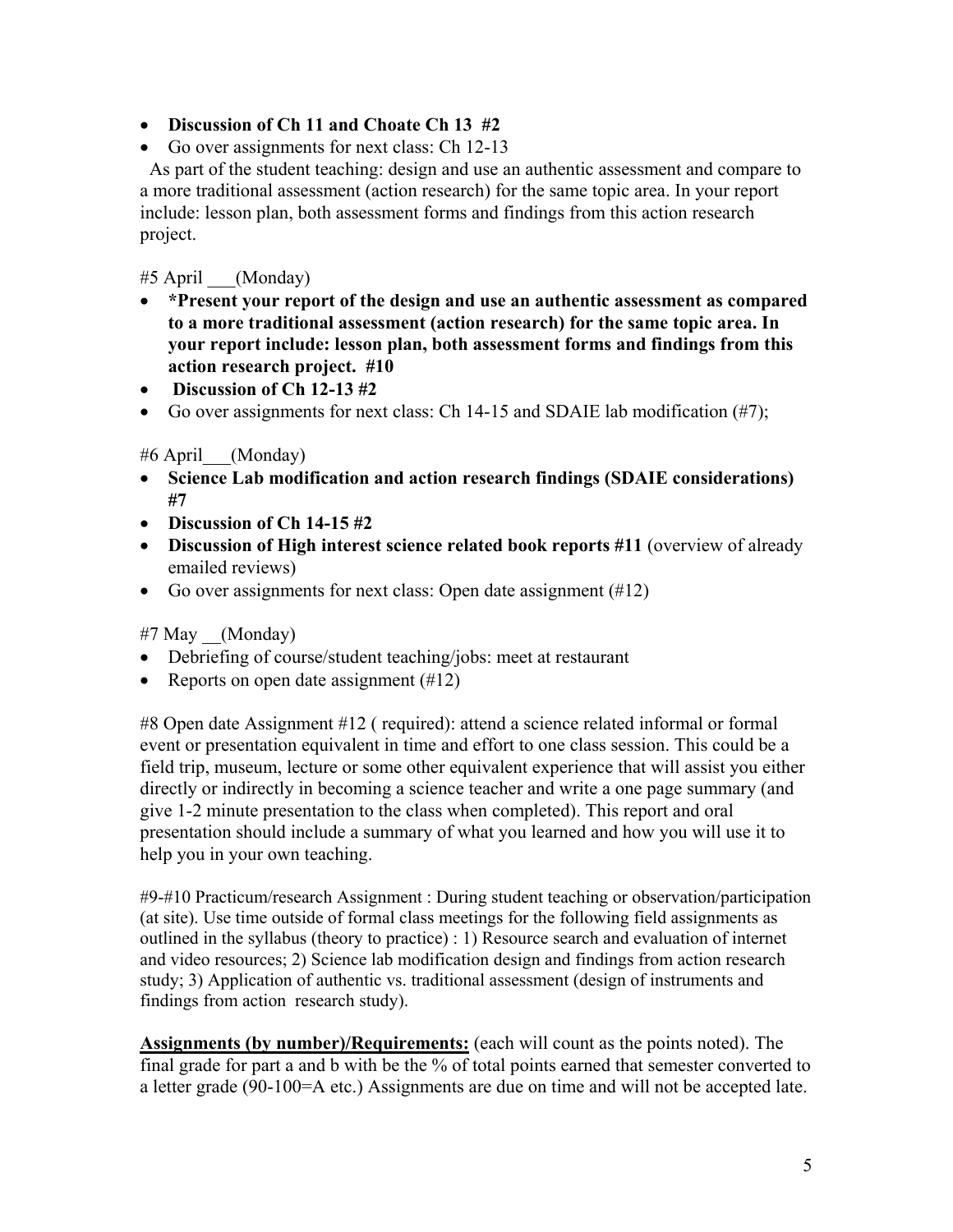1) Attendance/participation (two pt. per class) (40 pts.)

2) Science Methods Text Readings/Discussion/Notes (12 readings @ 3pts.=36

## pts) **TPE 1B, 2, 3,4, 5, 6c, 6d, 7, 9, 10, 11, 12, 13**

3) Jigsaw of science frameworks and standards (10pts). **TPE 6C, 12, 13** 

4) Evaluation sheets on 3 computer programs (5 pts) **TPE 1B, 4, 5, 6C** 

5) Evaluation of science internet sites (5 pts) **TPE 1B, 4, 5, 6C**

 6) a-c Inquiry---Discrepant event presentation(s) (10 pts) **TPE 1B, 2, 3, 4, 5, 6c, 6d, 7, 9, 10, 11** 

 7) Science lab SDAIE modification and action research findings (10 pts) **TPE 1B, 2, 3, 4, 5, 6c, 6d, 7, 9, 10, 11** 

8) Evaluation sheet for Science video or TV resources (5pts). **TPE 1B, 4, 5, 6C** 

9) a-b Observation of science lesson and evaluation of science safety strategies

 $(10 + 5 \text{ pts} = 15 \text{ pts.})$  **TPE 1B, 2, 3, 4, 5, 6c, 6d, 7, 9, 10, 11** 

 10) Example and implementation of authentic assessment that uses a rubric and comparion to traditional assessment ( action research findings) (10 pts ) **TPE 2,3,4** 

11) Book Report on high interest science book (5 pts.) **TPE 12, 13** 

12) Open ended science related event or site both semesters (10  $\omega$  2 = 20 pts) **TPE 1B** 

 13) Strategies for implementing field trips at the high school level (WAP visit) (15 pts) **TPE 1B, 4, 5, 6c, 6d, 7, 9, 10, 11** 

Optional/Extra credit: (maximum 10 pts)

1) Directorship (5 pts.) **TPE 12, 13**

2) SDSEA or CSTA or other Conference in addition to open assignments (5 pts. one day) **TPE 12, 13** 

# **Points summary:**

**Fall Semester: Assignments #1 (20 pts); #2 (15 pts); #3 (10 pts); #6 (10 pts); #9 a-b (10+5); #12 (10 pts); #13 (15 pts) = 95 pts. Total** 

**Spring Semester: Assignments #1 (20 pts); # 2 (21 pts.); #4 (5 pts.); #5 (5 pts.); #7 (10 pts.); #8 (5 pts.); #10 (10 pts.); #11 (5 pts.); #12 (10 pts.) = 91 pts. Total** 

# **Assignment Overview (by number):**

**Assignment 1 Attendance** (each class counts 2 points) In the event of an absence any assignments due that night would receive only 50 % of the potential credit since you were not there to interact and discuss this assignment.

**Assignment 2 Science readings in texts** (36 points) Each chapter is assigned a value of three points that includes your notes (summary of major points, reflections, questions) and discussion of these with your colleagues. This is done using the honor system i.e. credit yourself.

# **Assignment 3 – California Science Framework and Standards** (10 pts)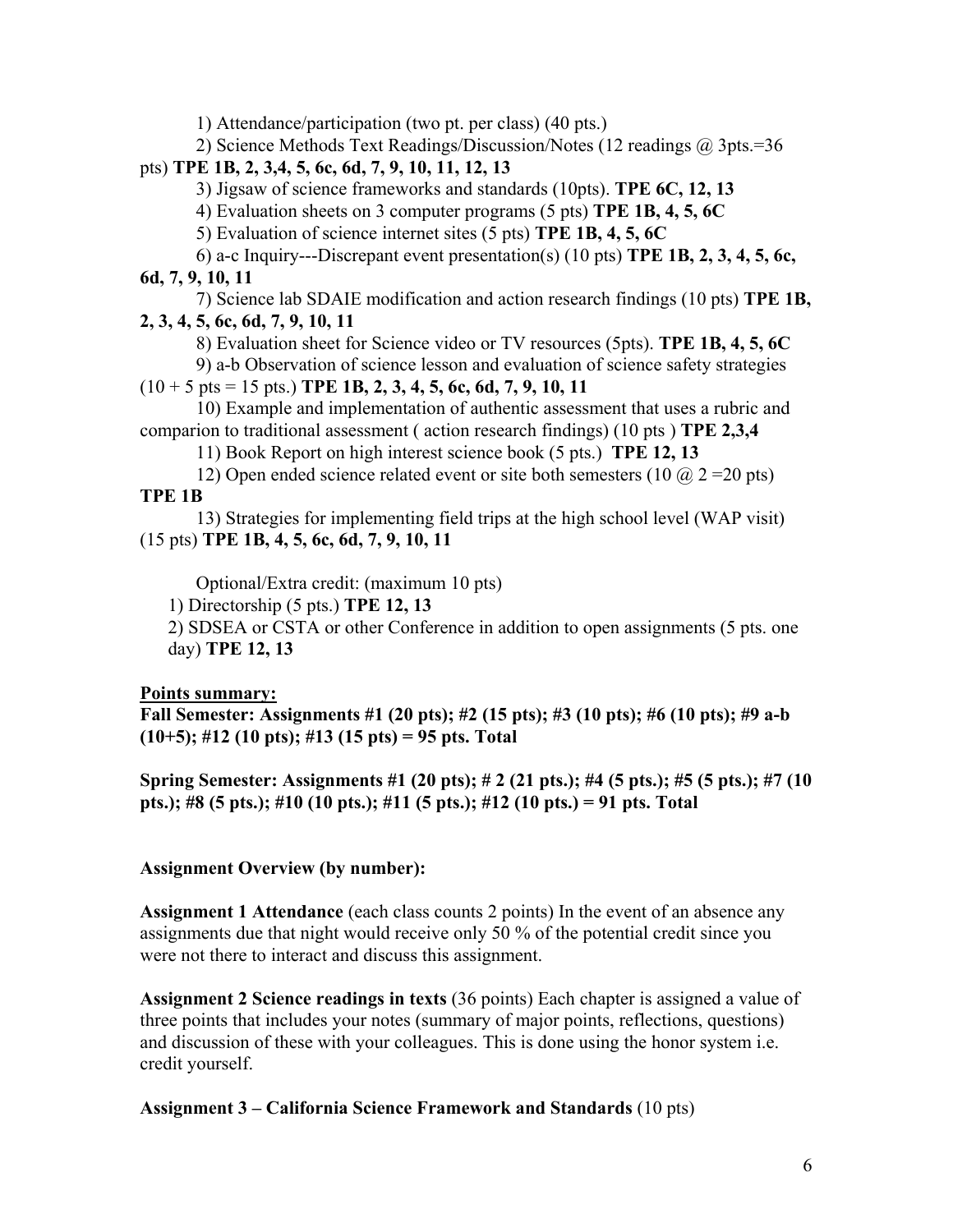Spirit of the assignment: to read a portion of the California Science Framework and the Standard for a particular science subject area grade 9-12. You will write your individual response to the readings. Then you will work with your grade level team to prepare and do a presentation to the class. It's important that you do the reading and the write-ups BEFORE you meet with your team.

- 3a Framework summary response 3 points
	- Read the first part of the California Science Framework, up to page 20. These include Board Policy, the Introduction and Chapters One, Two and Three (only high school and only your chosen subject area) and choose another chapter (so that each chapter in the framework is covered for your group).
	- Think about the reading holistically.
	- Write about a page, in your own words, that answers these questions: What do you think are the most important ideas addressed in the reading? Were there any ideas in the reading which were very new to you, and (or) which disagreed with something you thought?
- 3b Grade level Science standard response 2 points
	- Using the standard for your chosen subject, (assume a general course) pick a line item from physical science, life science, and earth science. For each one, come up with a brief description of an activity that students in that subject area can do that also addresses one of the Investigation and Experimentation standards for the subject.
	- You should end up with four sections, 1) includes a content standard line (physical, life, or earth science), 2) an Investigation and Experimentation line, 3) a one or two sentence description of an activity that combines the two; 4) how you might incorporate the ideas in your individual team chapter which you read in the lesson plan which your team will develop. The whole thing should be about a page.
- 3b. Team preparation and presentation 5 points
	- Get together with your team by subject area (chemistry, physics, biology or earth science). Look at the activities that everyone wrote up for Assignment 2b. Choose one.
	- As a team, write up a lesson plan for the activity (with objectives, activities, assessment, the works). This lesson plan should also try to integrate the ideas from the individual team chapters 4-11. Put it on chart paper or an overhead transparency so it can be easily presented to the class.
	- As a team, think about the entire set of standards for the subject area. If you only had time, as a teacher, to do half of it with your kids, which half would you do, and why? Make a list to present to the class, and be prepared to give your reasons for your choices.
	- In 8 minutes or less, present your creative lesson plan and standards choices. Be prepared to explain why your science lesson plan represents a standards based,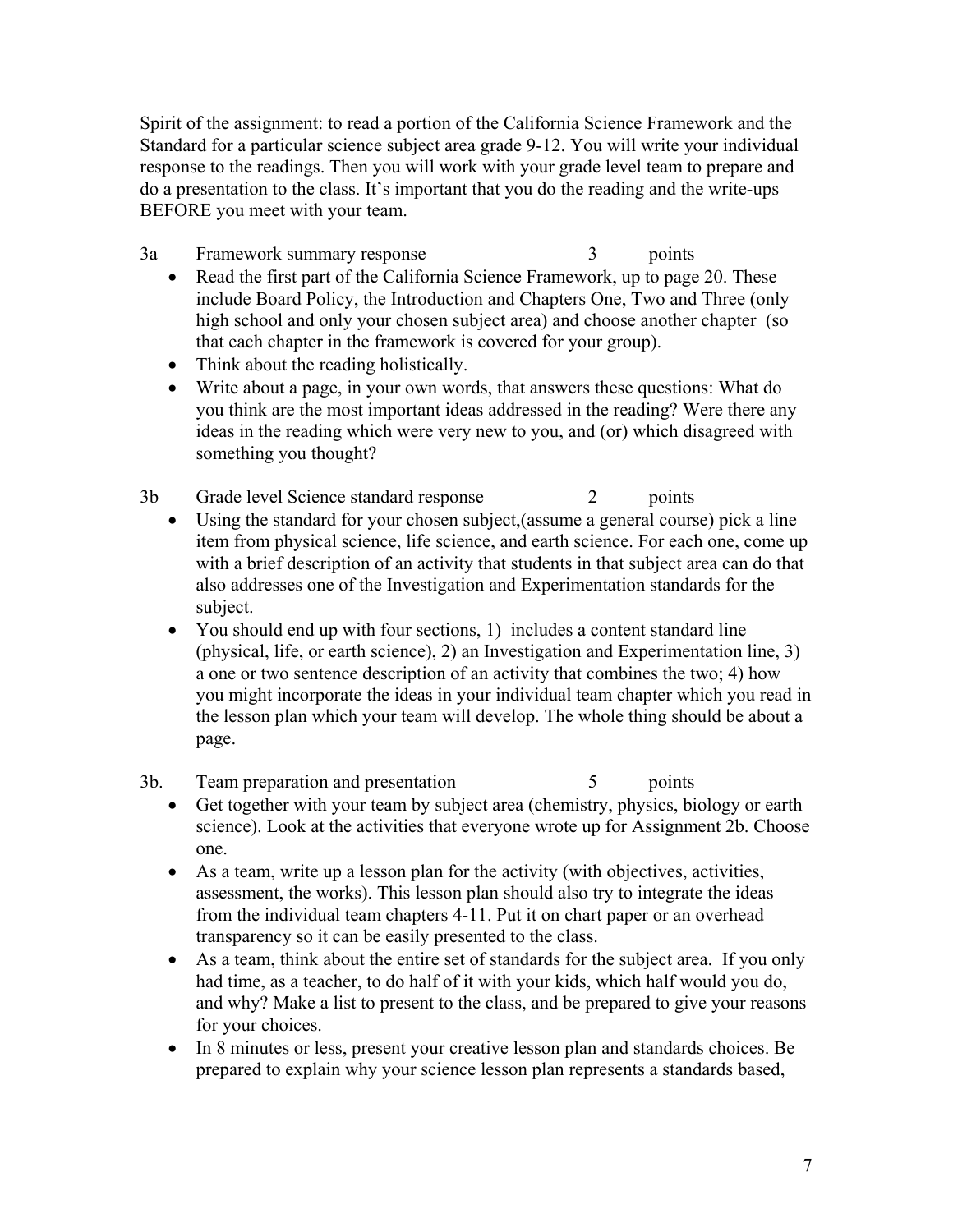student centered, inquiry based concept and why your chose the particular lines or sections from the standards to teach.

### **Assignment 4 (Internet Sites) (5pts) Assignment 5 ( Software ) (5pts) and Assignment 8 ( Science Television or video) (5 pts)** (**evaluation of science technology resources)**

Spirit of the Assignments: individually explore potential internet, software and video science resources; rate them and provide feedback to classmates regarding their potential use.

For assignment 4 an 5 resources explore in detail at least three sites and three software sources and for assignment 8 one video resource and prepare the following for each:

- 1) name/ access information (so someone else can access)
- 2) rating 1-5 with justification for use by teacher, student (appropriateness for what subject or level)
- 3) how would you use it

4) electronic documentation so the technology director can collect and send complete copies to all

# **Assignment 6: Inquiry based Discrepant Event Presentation** (10 pts)

Spirit of the Assignment: to develop and teach a particular kind of a science inquiry lesson that teaches both science thought processes and science content. You will practice your discrepant event on at least one school-age child and reflect on the child's responses and what they indicate about how much he/she understood. Working by yourself or with a partner you will actually present your discrepant event to the class and give a copy of the lesson plan to each class member. After all the discrepant events have been presented, you will take a quiz to demonstrate that you personally learned the important science concepts that were presented.

6a. Discrepant Event Lesson Plan and Presentation 5 points

- Working by yourself, or with a partner, find a discrepant event to do. You can get one from Discrepant Events, by Keating, or go to a bookstore or the children's section of the library and look for books on Science Tricks, or Science Magic.
- Get together the materials needed for the discrepant event. (If you can't get certain things, look for another event to do.)
- Practice doing the event. (If you can't get it to work, you may need to find another event to do.)
- Make sure you understand the science behind the event. If you got it from an internet website, there may be background info on the site. Another good place to look: the children's section of the public library. Find children's books on the topic in addition to or even preferably to books for adults. The children's books will explain things simply and will use the appropriate vocabulary for you to use with your students. Remember, you don't have to have a college-level understanding of the topic, just have good, accurate information at your students' level.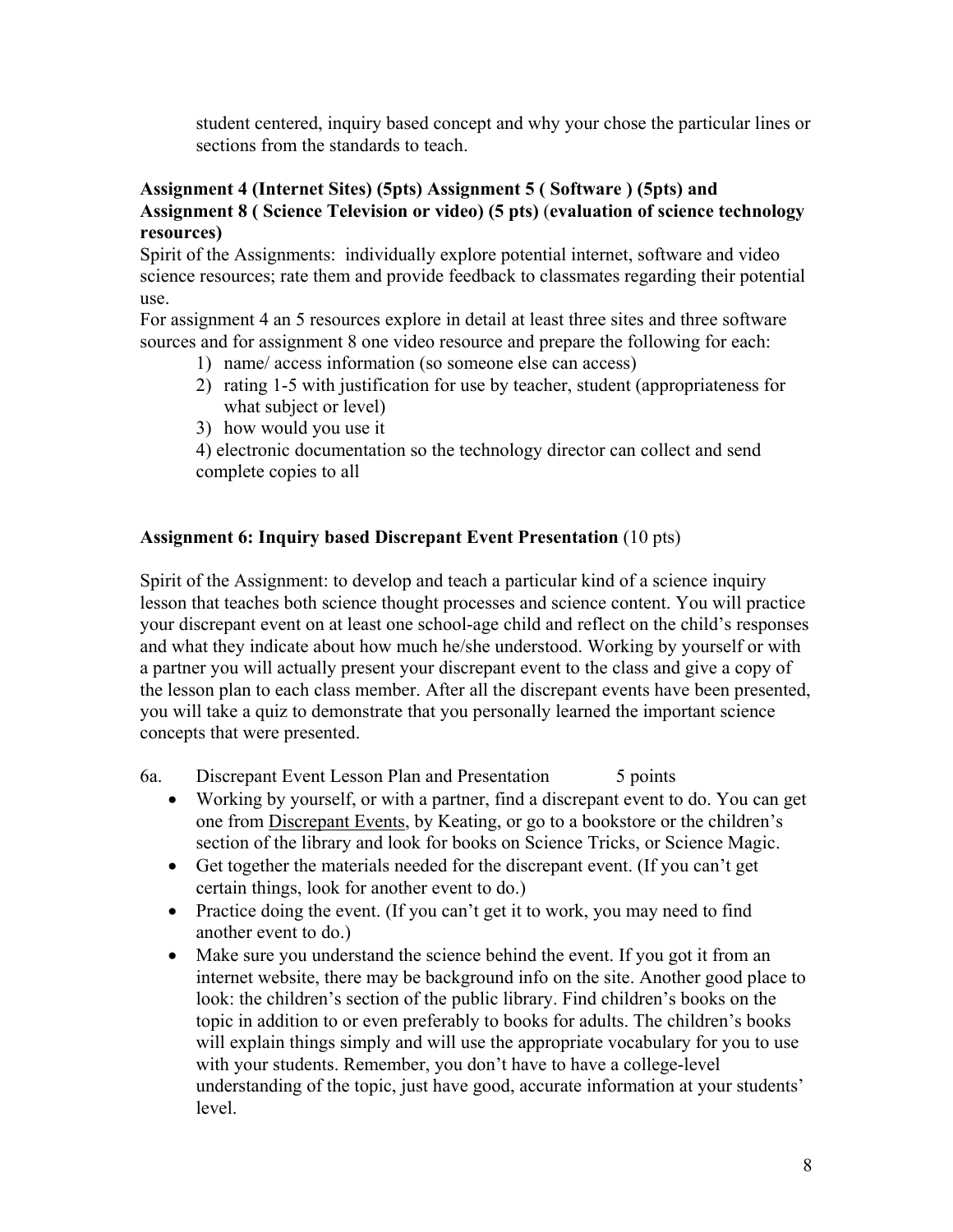- Do your discrepant event with at least one school-age child and take careful notes on the child's responses. (This ties in with Assignment 6b.)
- Fill in the discrepant event cover sheet, including the two questions.
- On your assigned day, bring in your materials and equipment and do your discrepant event for/with the class. You are limited to 15 minutes presentation time.
- After presenting your event, give each member of the class a copy of the lesson plan.
- Turn in your lesson plan, the cover sheet and your individual journal.
- 6b. Discrepant event journal 5 points 5 points

- After you have done your discrepant event with a child or children, look at your notes and think about how it went. (You may realize that your event needs to be modified before you do it with the class.)
- Write a description of what happened, with special attention to what the child said and did. Analyze the child's response: what portions of the event, and to what extent, did the child understand what was happening? Why or why not?

### **Assignment 7: Science lab SDAIE modification (and action research findings) (10 pts)**

Spirit of the Assignment: take an existing science lab or activity and rewrite it to be more appropriate for understanding particularly by second language learners. Evaluate using the action research model by comparing outcomes of experimental (SDAIE) with control (original lab or activity). See suggested ideas in Keating, Aztec press customized text for Schools of the  $21<sup>st</sup>$  Century and in Choate Ch 13.

For the assignment: Use the SDAIE lab or activity you have prepared and incorporate it into a class during student teaching and compare it to outcomes in the original lab or activity (3 pts) and 1) bring overhead copy of original science lab or activity and revised lab (2pts ); 2) List of changes/ adaptations you made (2pts ); 3) Incorporate a simple action research evaluation by comparing two classes one who used original lab (control) and another who used modified lab (experimental). Compare the success of the two using such tools as teacher observations, focus groups, student assessment of understanding, Quickwrite and discussions. Discuss briefly your findings (3 pts).

## **Assignment 9 a-b** Observation of science lesson  $(10 + 5 \text{ pts} = 15 \text{ pts})$

Spirit of the assignment: a) to intelligently observe a science lesson. During your observation/participation time you will find a teacher who is teaching science (this may or may not be your own master teacher). You will interview the teacher before and after the lesson. If possible, it's good to also talk with some of the students after the lesson. You will put those responses together with your own observations and conclusions to write your report. DON'T JUST GIVE BRIEF ANSWERS TO THE BULLETS – WRITE A REPORT THAT CAN BE READ. **General guidelines for completing 9b**: As part of the interview ask the master teacher to describe how they deal with safety issues in their course. This should include as a minimum: lesson plans they use to teach safety,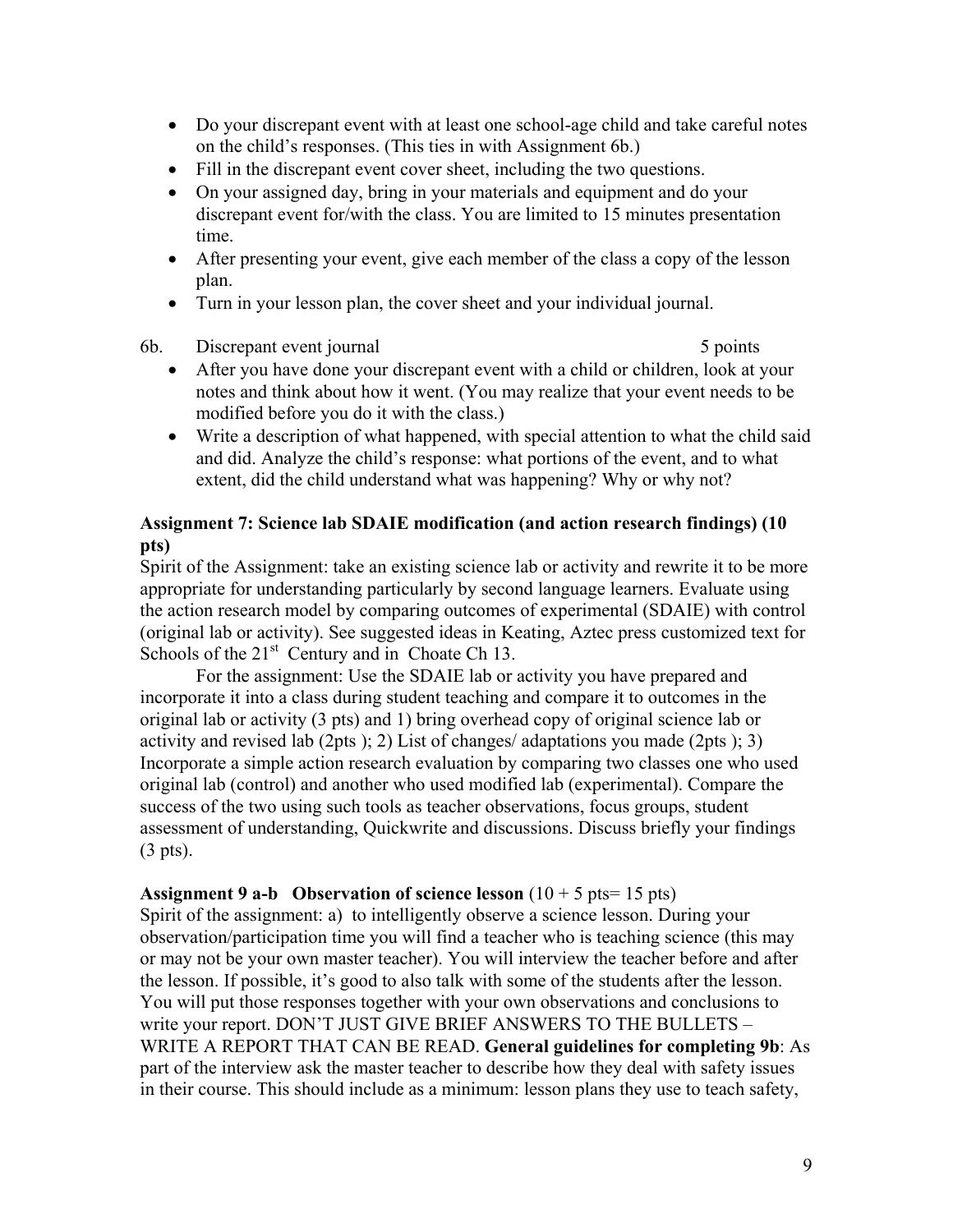lab safety contract, general rules used, and any general experiences in dealing with science safety.

# **General guidelines for completing 9 a**:

GENERAL INFORMATION: grade level, district, description of the activity.

BEFORE (Interview)

- How did the teacher come to do this lesson?
- How did he/she pick the topic?
- Where did the materials come from?
- In general, how does the teacher think the children will respond to the lesson?
- Name three children in the class who will like this lesson and do well on it.
- Name three children who might have difficulty, either cognitive or behavioral and describe the problems they are likely to have.

DURING (observation)

- Is there a written or unwritten plan for this lesson?
- What are the objectives (if this/these are unstated, you will have to figure them out)
- How does the teacher know that the objectives were met at the end of the lesson?
- How does the teacher know as the lesson is going on whether the kids are getting it? (checking for understanding)
- Does the teacher make any adaptations to address the needs of the children who might have difficulty?
- Can you clearly follow the procedures the teacher is using and do they relate directly to the objectives?

AFTER (interview teacher, and if possible, some kids)

- How did the lesson go?
- Did the teacher correctly predict the performance of specific children?
- Did the adaptations (if there were any) work?
- How about the class as a whole were the children engaged?
- Did they learn the skills or content? Did they get it?
- How does the teacher know whether they got it or not?
- Were there any logistical problems?

If you taught this lesson, how would you change it? (Include as many things as you can think of. Even if the lesson was wonderful, come up with at least one modification of your own.) Remember, there is no such thing as a perfect lesson.

### **Assignment 10 Comparison of the use of authentic assessment vs. traditional assessments in Science (10 pts )**

Spirit of the assignment: prepare both an authentic and traditional assessment and their rubrics and implement them in an actual science lesson. Design an action research plan to